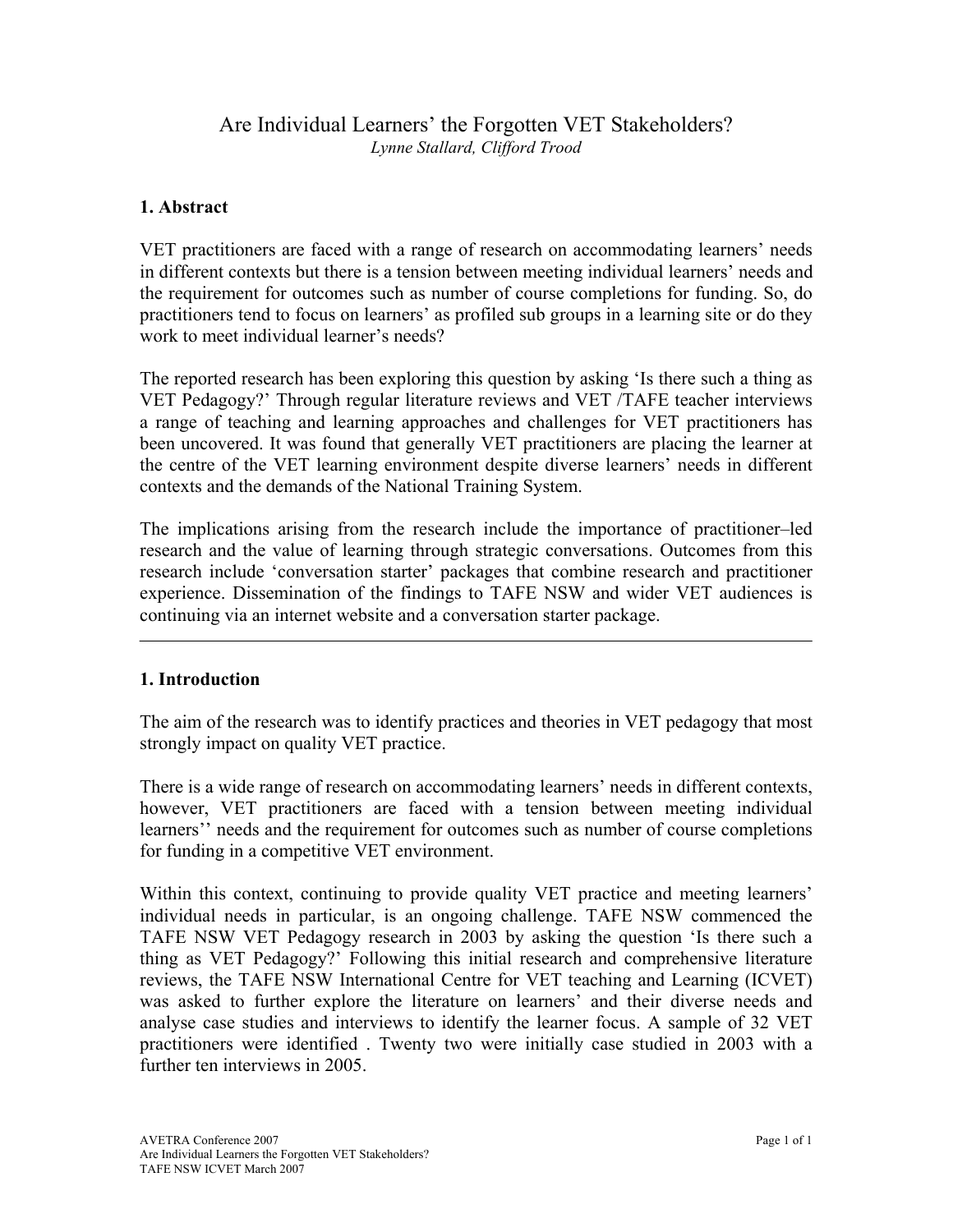The literature provides strong evidence that, for VET practitioners, learners' are their key focus. This was confirmed in the case studies. Outcomes from the research include a literature review titled 'Theory into Practice', an annotated bibliography and five literature snapshots on *'Different Contexts, Different Learners'*.

#### **2. Literature Review**

#### **Phase One 2003-4**

#### **Literature review, annotated bibliography and case studies of VET Practitioners**

The literature review, Theory into Practice, 2003, provided a broad overview of teaching and learning theory and an extensive annotated bibliography. The review told us about the context of teaching and learning in VET, adult learning, workplace learning and flexible learning and identified the key pedagogical themes in VET outlined below:

- place of communities of practice
- reappraisal of apprenticeships as a model of learning
- "what" we need to know shifting to "how"
- workplace learning emphasis shifting to "journey to vocational competence" (Chappell et al 2002)
- flexible learning
- debate about how adults learn
- debate about formal versus informal learning
- nature of tacit knowledge

### **Phase Two Literature Snapshots 2005-6 Different contexts, different learners**

ICVET commissioned Roslin Brennan Kemmis and Erica Smith to produce five literature snapshots called *Different Contexts, Different Learners'.* 

These easily accessible research snapshots were based on the extensive literature review conducted in 2003 and focus on five VET specific areas outlining learners' needs in a VET context. The five areas covered are listed below.

- Work based learning and communities of practice
- Equity and diversity considerations
- Discipline specific pedagogy
- Young learners'
- Classroom behaviour and management

#### **3. Research Method**

#### **Case studies and interviews**

The case studies from the first phase of the research identified excellence in VET Pedagogy, and the interviews in the second phase focussed on a range of innovative ways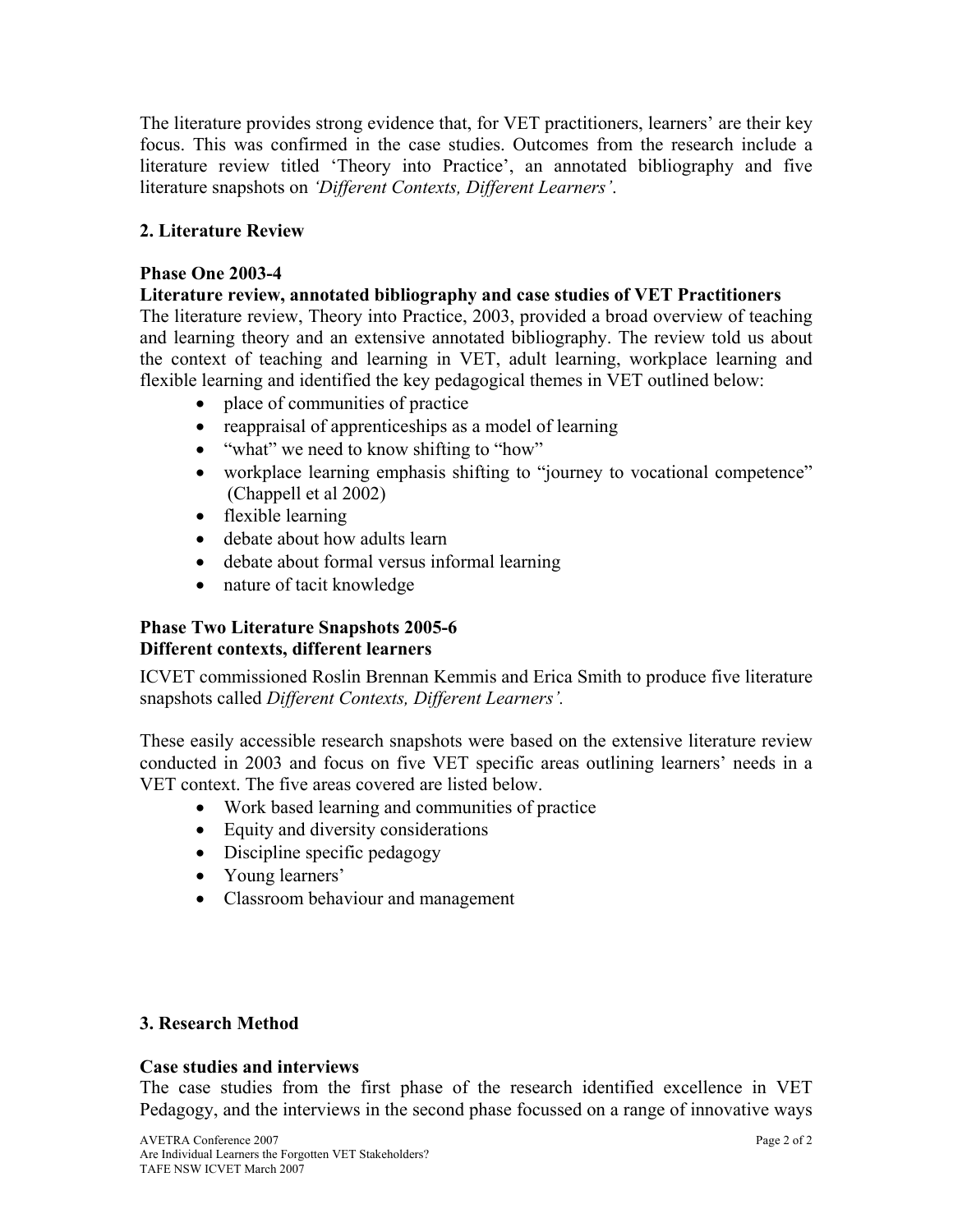TAFE NSW teachers accommodate their learners' needs. The interviews were carried out using a semi structured interview technique where the interviewer, drawing on the literature, explored the practitioners understanding and application of learning styles in their practice and questioning how they met individual students learning needs.

In particular, one of the literature review themes, 'the nature of tacit knowledge' prompted the interview questions to elicit how learners' needs are being accommodated in VET by practitioners making the implicit explicit. The research questions were:

- What is your 'teaching stance' or credo when attempting to meet the needs of your VET learners'?
- Describe the ways are you accommodating learners' needs in an AQTF work intensive environment and in a range of different learning sites?
- Do you use tools to assess your or your students' learning styles?
- Do you focus on meeting the learning needs of individual learners' or of sub groups of learners who have similar needs and aspirations or both?

See **Appendix B** for a list of the interviews by discipline area.

The TAFE NSW teacher interviews were recorded and transcribed and contained rich data about VET pedagogy including theories in action and 'rules of thumb' or principles for meeting the learning needs of specific groups of learners'. From these case studies emerged themes identifying the approaches VET practitioners took in meeting individual learners' needs across the many and varied contexts of VET teaching. A sample of one case study report is included in **Appendix C** with others available on the ICVET website.

#### **4. Findings**

The central theme emerging from the interviews was that learners' needs are the focus of VET practitioners. This finding supports the existing literature but more importantly the interviews identify that accommodating learner styles in the VET context is more complex and challenging than simply matching a learning style to a learning strategy.

The data analysis identified three key themes.

#### **4.1 Learning styles are only one significant factor considered by VET Practitioners when accommodating learners' needs in VET**

The VET practitioners interviewed considered many of the following factors in making decisions about how they would accommodate a learners' needs

- Reasons for wanting a qualification
- General learning and study skills ( eg note taking, internet searching)
- Cultural assumptions (eg about teachers; individual study
- Age and maturity
- Whether the learning experience follows general 'good design principles'
- Whether broad preferences (eg for hands on activity) are accommodated
- *Whether specific individual learning style preferences are accommodated*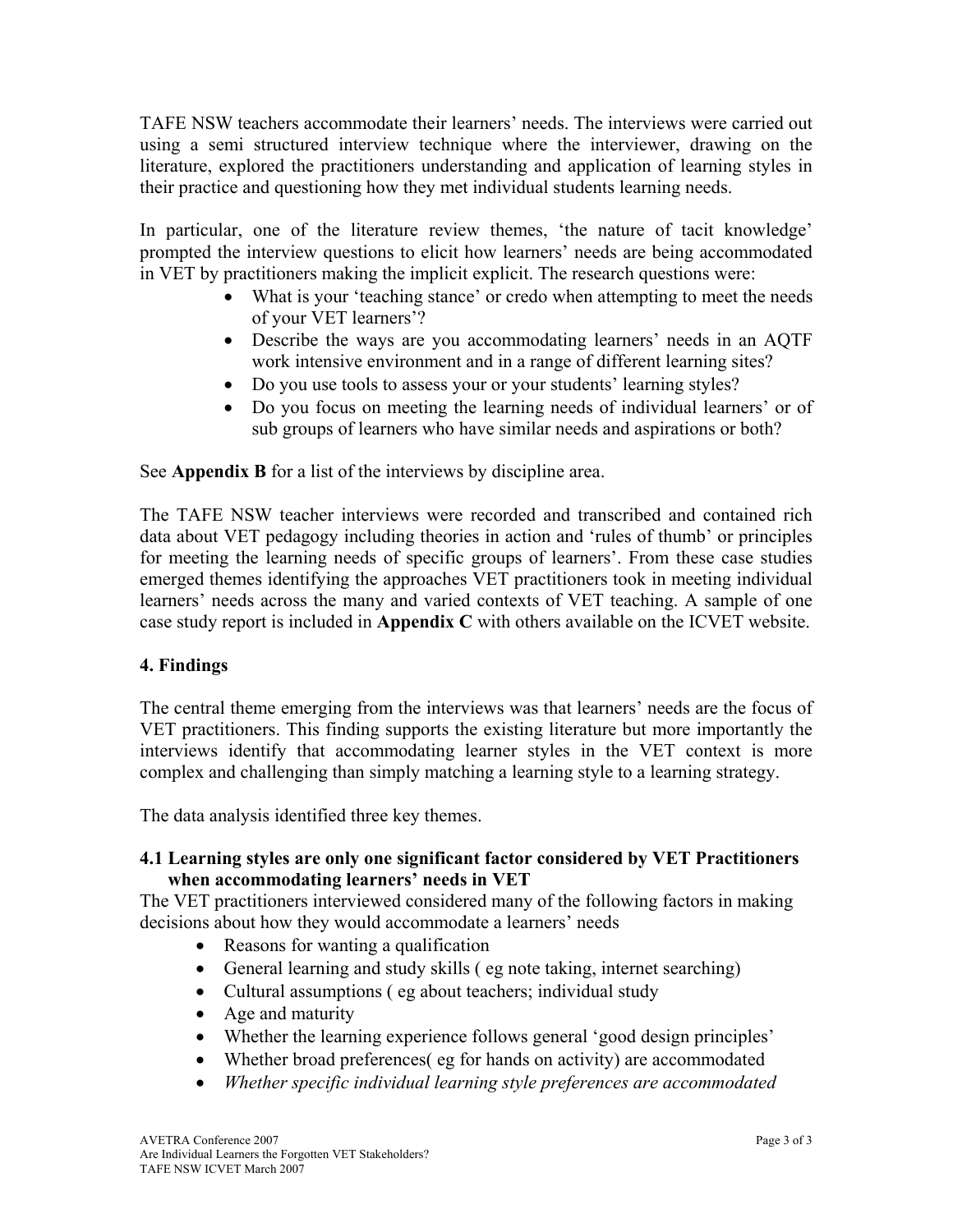This tells us that practitioners make professional judgements on what, how, when and where training is provided to a learner. This goes beyond making judgements just about learning styles. Rather, VET practitioners are making judgements about a much wider range of factors contributing to the learning environment. To help visualise these factors a model of the VET learning environment was created and is included later in the paper.

#### **4.2. Importance of VET Practitioners learning through reflection on their practice**

The data shows that VET practitioners have a story to tell from thinking about and researching their own teaching practice, but they don't always have the how and where to tell it. Their practice is intuitive and their knowledge tacit and deeply embedded in their responses to learner needs. The research identified that:

- Practitioner interviews contain very rich data
- Practitioners are often not cognisant of their theories in action
- Practitioners need a voice
- They love being interviewed to tell all!
- Teachers like to hear other teachers

To make use of and to flesh out the how and why of VET pedagogy, more strategies need to be deployed so that VET practitioners can research, use and present their research findings to conferences and for publication. (Wheelahan, 2005)

#### **4.3 Importance of practitioner – led research**.

The data indicate the need to move away from data collected to illustrate theoretical points to more use of grounded theory approaches in making explicit the work of VET practitioners. As Hargreaves (1994) pointed out in a paper primarily concerned with school teachers and their production of professional knowledge, but equally applicable to VET practitioners.

'Whereas the knowledge-base of doctors is rooted in the biomedical sciences, and the attempt to find one in the social sciences has so far largely failed. Yet both professions (VET and Medicine) share a central core to their knowledge-base, namely the need to generate systems for classifying the diagnoses of their clients' problems and possible solutions to them. In both professions, practice is often less grounded in evidence about effectiveness than is commonly believed, but practitioner-led research and evidence-based medicine have put doctors far in advance of teachers  $(p. 219)$ .

Hargreaves suggestion is that in the short term we must look elsewhere for a means of strengthening teachers' knowledge-base, namely to the development of an evidencebased approach to the practice of teaching. To achieve this, practitioner-lead research based on ethnography and grounded theory approaches will develop a greater understanding of what constitutes VET pedagogy.

#### **5. Outcomes from the Research**

#### **5.1 Conversation starter packages successfully combine research and practitioner experience**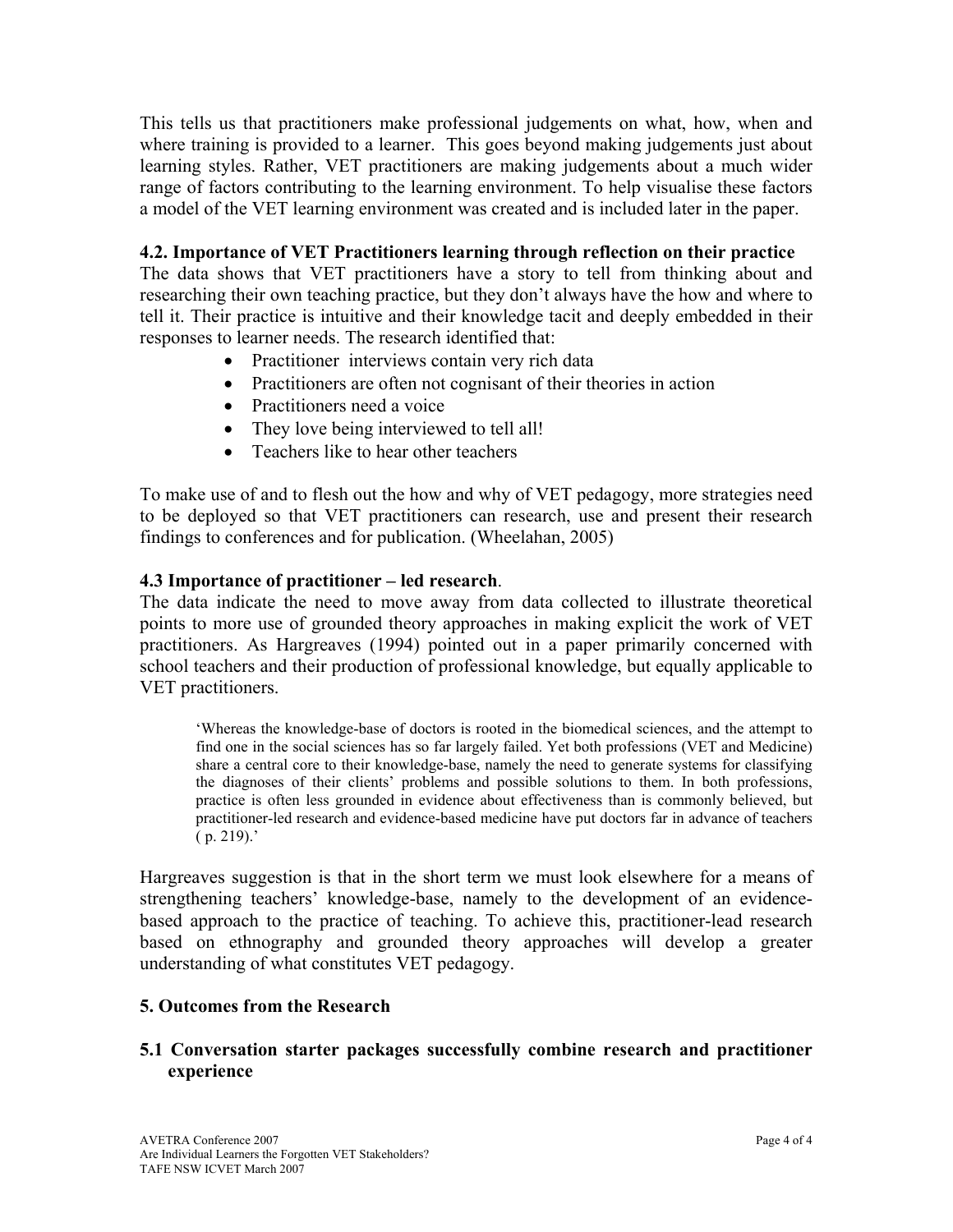The first two phases of the literature reviews and the in depth interviews produced a suite of 'resources' for VET practitioners. One of these, a 'Conversation Starter Pack' called Accommodating Learning Styles has successfully combined research and practitioner experience to engage teachers in assessing their learning approaches and how others accommodate their learners'' needs. The Package combines the literature reviews on learning styles, and how TAFE NSW teacher interviewees accommodate their learners'' needs through a range of approaches.

To assess the usefulness of this approach, the ICVET website, which focuses on facilitating access to practical resources for VET Practitioners, was analysed for usage trends in 2006. The research and resources arising from this research was identified as the most visited on the site. These resources have also proved popular with VET Teacher Education providers including Charles Sturt University, Wollongong University and Newcastle University.

#### **5.2. A model of the VET learning environment**

As a result of the VET Pedagogy research a model of the VET learning environment was developed and trialled with teachers for capability development. The model, shown below of a VET learning Environment helps teachers identify, use and explore the range of sub learning environments that exist for learners' in a VET context. The model may also be useful for identifying evidence for recognition.



### **A Model of a VET Learning Environment**

#### **ICVET** © 2005 TAFE NSW International Centre for VET Teaching & Learning

The central element in the model is 'what is being learnt, and why', as that is where learner characteristics and learning environmental characteristics interact.

Learning style is only one example of the learner-specific characteristics referred to in the literature. Similarly, of the whole gamut of learning environments, the kind of planned learning environment that one finds in TAFE only represents a part of what's on offer. The model includes not only the known, but all potential sources of learning through external information, career guidance, industry and the workplace.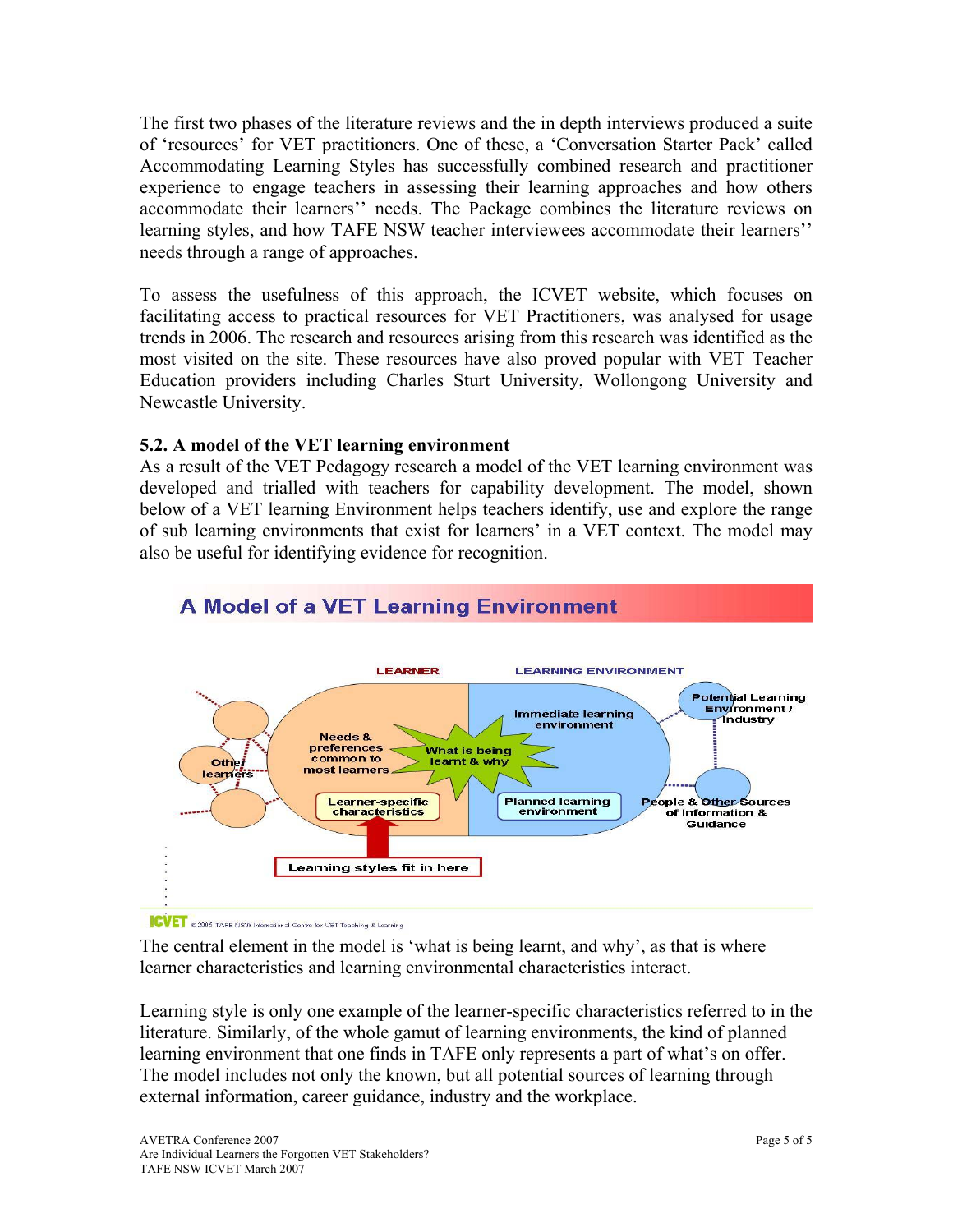#### **6. Conclusions and implications for teacher development**

According to the VET practitioners interviewed, learners' are the focus of VET Pedagogy.

VET practitioners usually placing the learner at the centre of the VET learning environment despite diverse learners' needs in different contexts and the demands of the National Training System. VET practitioners, despite an inability to articulate a theoretical base for their actions regularly demonstrate accommodating strategies for learner needs. The practitioners also noted their desire to better understand and apply learning theory.

#### **6.1 Using the literature**

Teachers say they:

- Want more literature on accommodating learners' needs in a VET context
- Want to be refreshed on adult learning theories
- Would really like to be connected to research in action especially where research informs current practice
- Found the interview experience and literature refreshing and affirming of their good practice and building their confidence

These findings are supported by the Smith and Dalton (2006) research which showed that teachers are sensitive to a need to respond to individual and group learning styles in order to provide a more learner centred and satisfying learning experience. Developing practitioner skills in this area will require similar approaches to the 'conversation starters' where practitioners are provided thoughtful theory next to practitioner experiences linking the theory to practice and encouraging discussion and the sharing of ideas and practice.

#### **6.2 Implications for learners through teacher development**

'Teachers develop students' learning best by reflecting on and learning from their practice as teachers'. (Moodie 2004). Teachers often bring substantial previous work experience and education to their profession. They demonstrate a capacity to think and reflect implying that teacher training/development should shift from an emphasis on theories and more reflective practice.

For the most part 'teacher development' has meant teacher training, that is to say, something that is "done" to teachers.

'Only recently has this begun to give way to a more agentive view of development: teachers learning in their zones of proximal development, constructing their understanding of the art of teaching through reflective practice, and drawing for guidance and assistance upon the same range of sources that is available to other learners' (Wells 1999, p. 329)'

Generally the teachers interviewed in our research expressed a hunger to share lessons they have learnt and want to be connected with research. It was found that learner focus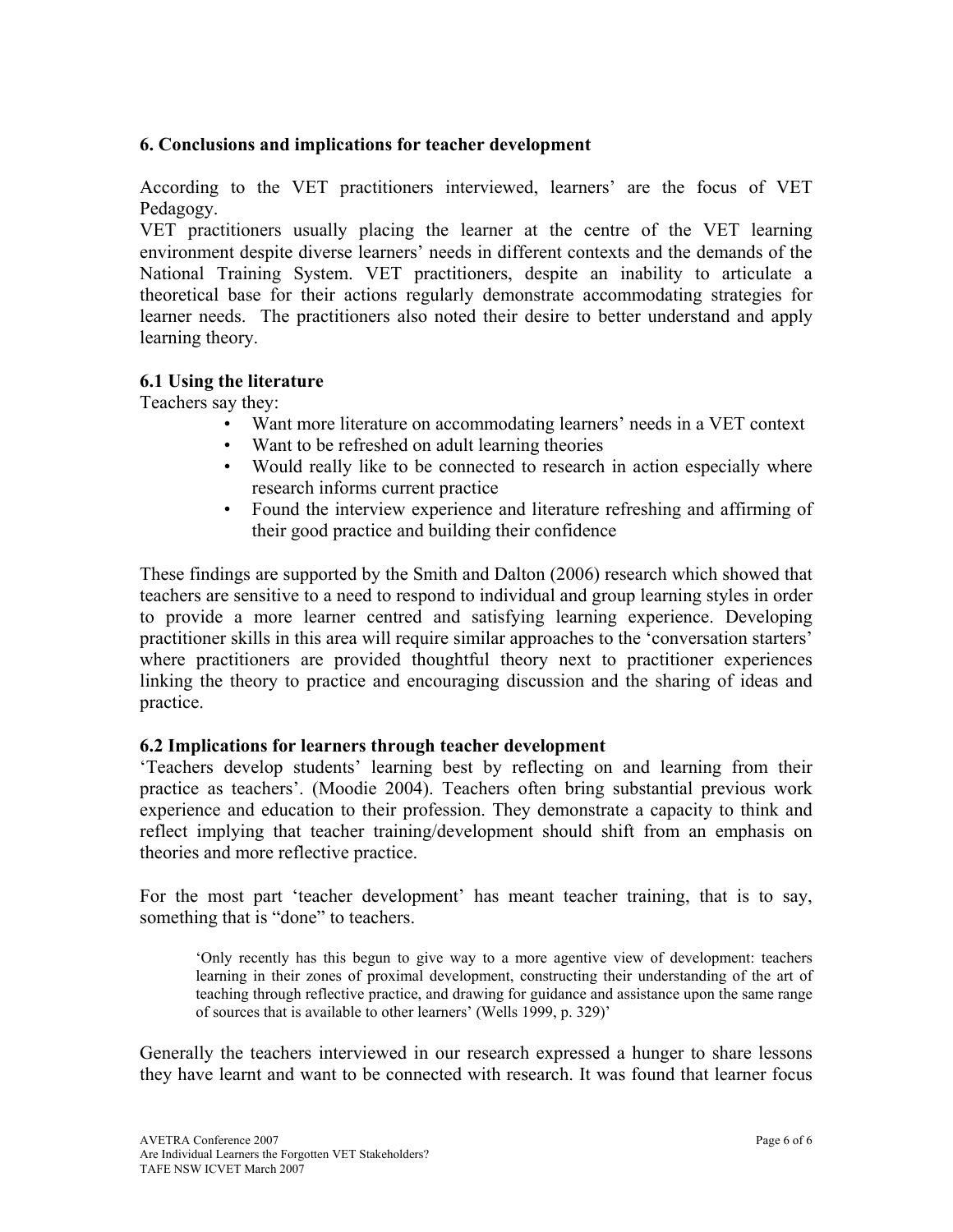was paramount in the practice of TAFE NSW teachers and VET practitioners interviewed during 2003-5.

#### **Acknowledgement**s

I would like to thank all the researchers and writers who worked with ICVET in this research. In particular I want to acknowledge the valued contributions of Dr Laurie Field (Field Learning) in the research and writing of a range of publications.

#### **References**

Clayton, B LAYTON & Blom 2004, Doing it Well, Doing it Better: Practitioners, Pedagogy and Training Packages, Paper delivered at AVETRA Annual Conference.

Coffield OFFIELD, Frank; Moseley, David; Hall, Elaine., & Ecclestone, Kathryn., 2004, Learning styles and pedagogy in post-16 learning: A systematic and critical review: Learning and Skills Research Centre, London

HARRIS, Rr, Michelle Simons & John Bone 2006, Mix or match? New Apprentices' learning styles and trainers' preferences for training in workplaces

HARGREAVES D. (1994) The Mosaic of Learning.

MITCHELL, John, Chappell, Clive, Bateman, Andrea & Roy, Susan, 2005, Critical issues. A Draft Literature Review on Critical issues in Teaching and Learning and Assessment, NCVER Consortium Research project

MOODIE, Gavin 2004, Making students and teachers the heart of VET policy, AVETRA Conference Paper 2004

SMITH, Peter & Dalton, Jennifer 2005, Accommodating Learning Styles: Relevance and Good Practice in VET, NCVER, Adelaide

WATERS, Melinda & Angliss, William, Pedagogy in VET, Institute TAFE Victoria Wheelahan L , Senior Lecturer, School of Vocational, Technology and Arts Education, Griffith University TAFE Teachers Finding Their Voice 2005 TAFE NSW ICVET Learning Powerhouse Conference

#### **Appendix A**

2003-5 Literature Reviews

#### **PART A Literature ReviewTheory into Practice**

http://www.icvet.edu.au/research/vet\_pedagogy.htm

#### **PART B Annotated Bibliography**

http://www.icvet.tafensw.edu.au/resources/documents/partb\_annotated.pdf

PART C Case Studies http://www.icvet.tafensw.edu.au/resources/documents/casestudies2003.pdf

#### **PART D**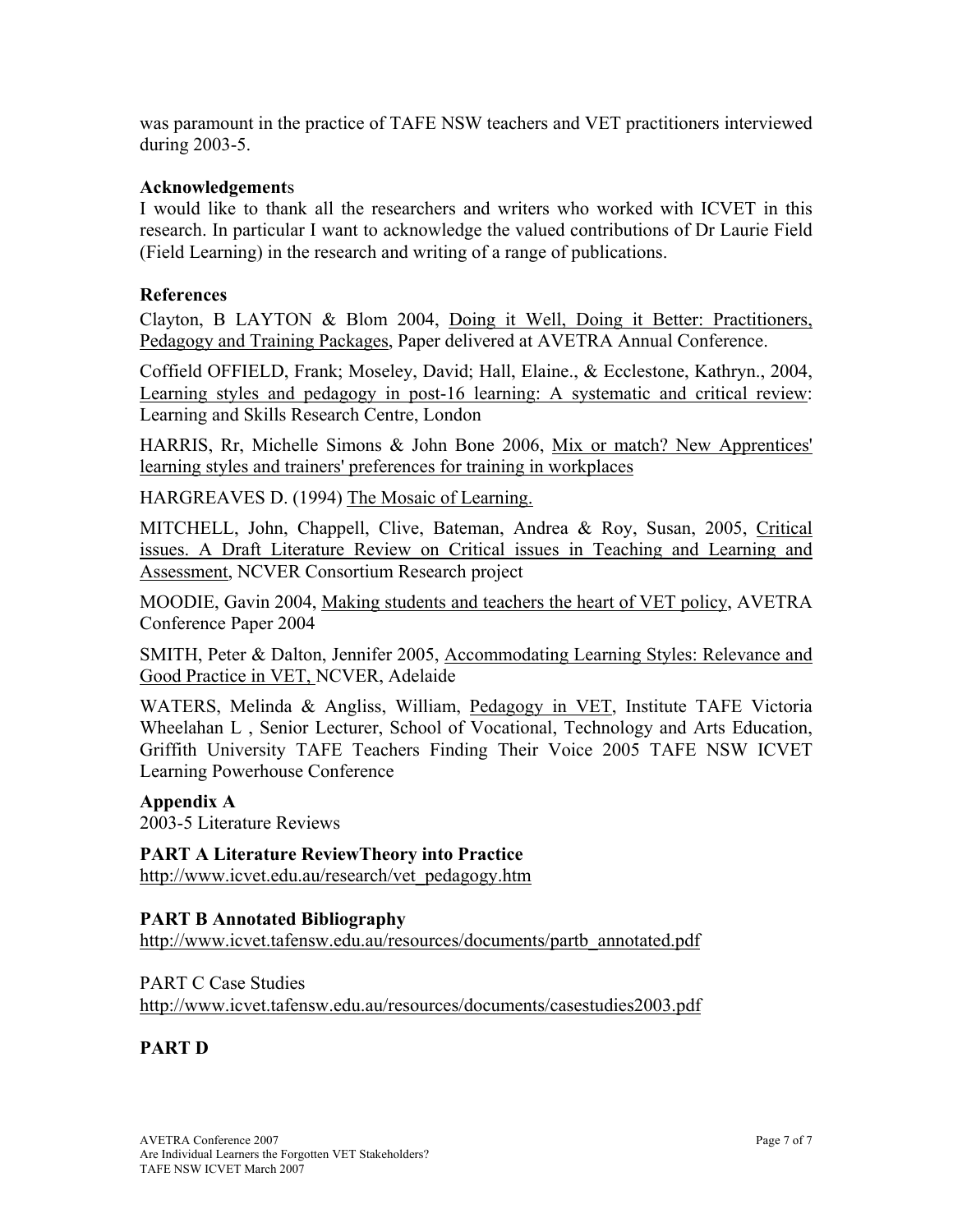Five Literature reviews on Different learners', different contexts by Roslin Brennan Kemmis **and** Erica Smith**,** RIVET Research in Vocational Education and Training) Charles Sturt University, Wagga Wagga

Work based learning and communities of practice LITERATURE REVIEW | eZine November 2006

Equity and Diversity considerations LITERATURE REVIEW | eZine August 2006

Discipline specific pedagogy LITERATURE REVIEW | eZine August 2006

Young Learners' LITERATURE REVIEW | eZine May 2006

Classroom Behaviour and Management LITERATURE REVIEW | eZine May 2006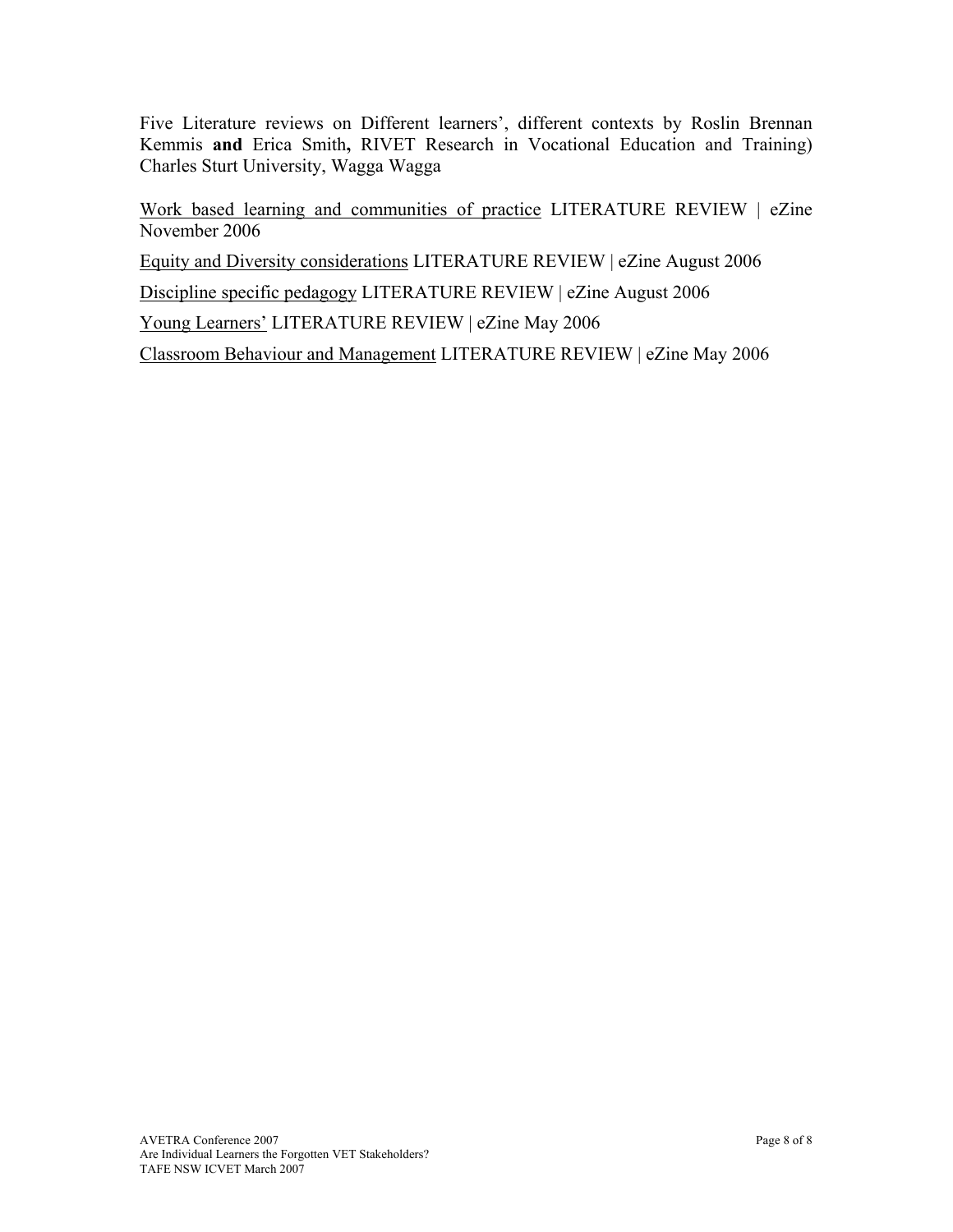### **Appendix B**

| <b>2003 Case Studies</b>            |                                                                |
|-------------------------------------|----------------------------------------------------------------|
| Arts (Aboriginal Arts,              | TAFE NSW Western Institute, NSW                                |
| <b>Ceramics, Fine and Visual</b>    |                                                                |
| Arts)                               |                                                                |
| Automotive                          | Kangan Batman Institute of TAFE, Victoria                      |
| <b>Business Studies</b>             | TAFE NSW South Western Sydney Institute                        |
|                                     |                                                                |
| <b>Business Studies</b>             | TAFE NSW Western Sydney Institute                              |
| <b>Business Studies</b>             | <b>TAFE NSW Riverina Institute</b>                             |
| <b>Business Studies</b>             | Northern Territory University, Northern Territor               |
| <b>Children's services</b>          | TAFE NSW - Illawarra Institute                                 |
| <b>Children's services</b>          | TAFE NSW Illawarra Institute                                   |
| <b>Community services</b>           | Department of Community Development                            |
|                                     | Canberra Institute of Technology, Australian Capital Territory |
| <b>Community Services</b>           | Cooloola Sunshine Institute of TAFE, Queensland                |
| <b>Engineering and construction</b> | Southern Queensland Institute of TAFE, Queensland              |
| <b>Food processing</b>              | TAFE NSW Western Sydney Institute                              |
| <b>General Education (Access)</b>   | TAFE NSW Riverina Institute, NSW                               |
| <b>Health</b>                       | <b>NSW Ambulance Service</b>                                   |
| Hospitality                         | <b>TAFE NSW Hunter Institute</b>                               |
| <b>Information Technology</b>       | TAFE NSW South West Sydney Institute                           |
| <b>Information Technology</b>       | TAFE NSW Sydney Institute                                      |
| <b>Maritime</b>                     | Martine Training, Otago New Zealand                            |
| Media                               | TAFE NSW - Hunter Institute NSW                                |
| <b>Property Services</b>            | TAFE NSW OTEN NSW                                              |
| <b>School Services</b>              | South West Institute of TAFE Victoria                          |
| <b>Student and Staff Services</b>   | TAFE NSW Professional Development Network, NSW                 |
| <b>Student and Staff Services</b>   | Wodonga Institute of TAFE Victoria                             |
| <b>Transport and Building</b>       | School of Building Technology UNITEC Applied Technology        |
|                                     | Institute Auckland, New Zealand                                |

| 2005 TAFE NSW Interviews - Accommodating Learners' Needs |                           |
|----------------------------------------------------------|---------------------------|
| <b>Engineering Apprentices</b>                           | North Coast Institute     |
| Food and Beverage                                        | Northern Sydney Institute |
| <b>Business Services Administration</b>                  | Sydney Institute          |
| General Education                                        | North Coast Institute     |
| Child Care                                               | Illawarra Institute       |
| Travel and Tourism                                       |                           |
| Engineering                                              | Western Sydney Institute  |
| <b>Foundation Studies Aboriginal</b>                     | Riverina Institute        |
| Senior Consultant                                        | Hunter Institute          |
| Training<br>Education<br>Open                            | Western Sydney Institute  |
| Network                                                  |                           |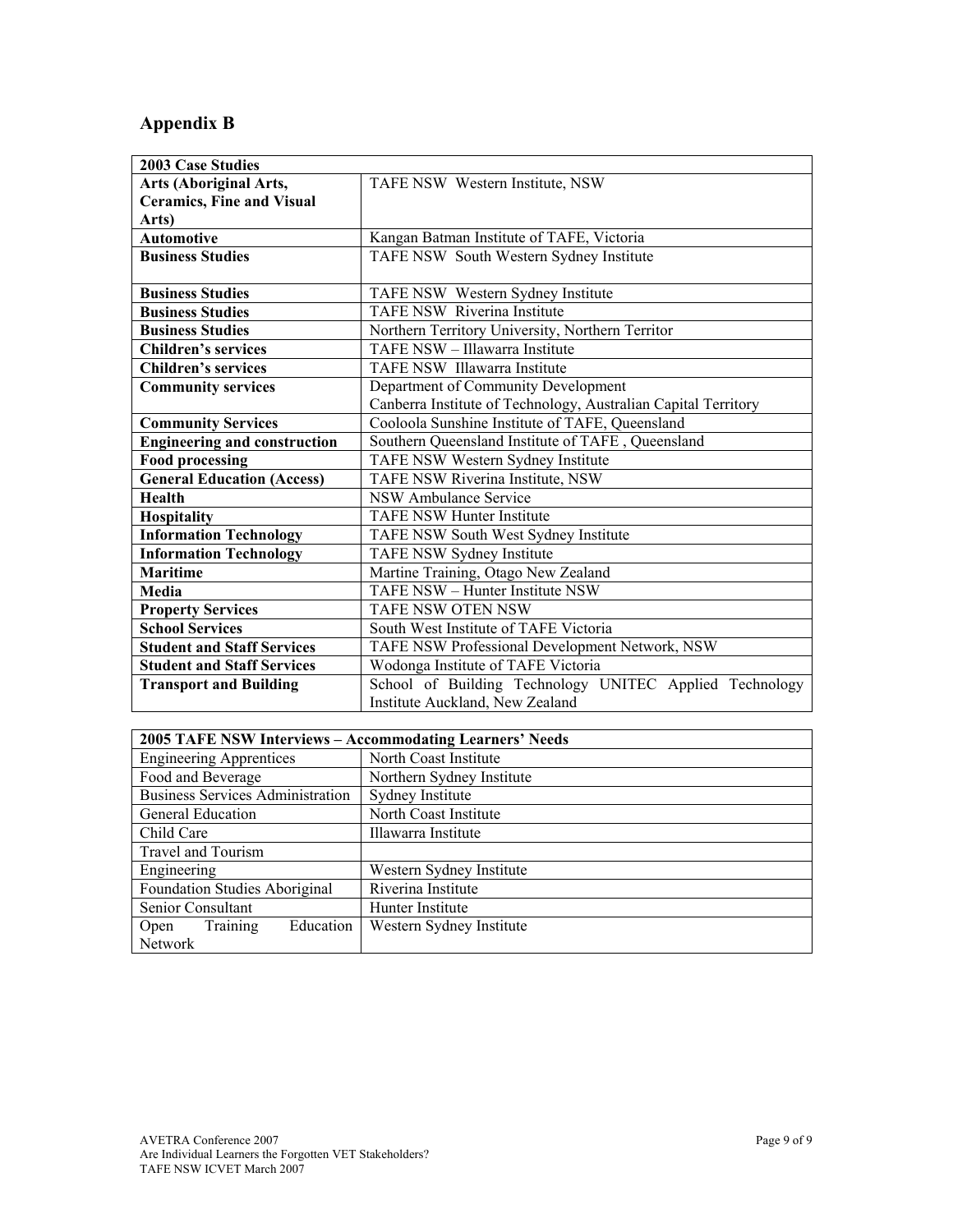**Appendix C** 

### **The challenge of remaining flexible...**



#### **TAFE NSW VET Pedagogy Project 2005 managed by Lynne Stallard, ICVET**

INTERVIEW | **Cliff Trood**, Head Teacher, Engineering, TAFE NSW Taree North Coast Institute

...if you're going to work in a trade like fitting and machining or welding and metal fabrication then you're going to be a knowledge worker.... I want these students to understand that they are important, that trade skills are very important to our society, and to build their self respect.

*Cliff Trood* 

#### **Summary**

- main meaning of 'learning style' = 'learning by doing' vs 'learning by bookwork'
- **EXECUTE:** learning style closely related to motivation eg to get a study benefit vs to change careers
- needs best accommodated via blend of 'individualised' with 'whole group learning'
- **\*** teaching focus should be mix of providing content and providing skills in content finding
- **•** budget and structure limit flexibility at classroom level
- perceptions eg 'tradesperson' vs 'knowledge worker' impact directly on self-esteem
- teacher orientation (viz. a preference for 'lock-step' vs 'independence') is crucial

#### **Teacher stance**

A strong wish to interest and inspire students to extend their skills, knowledge and horizons.

#### **Background**

I manage the Fitting and Machining and the Metal Fabrication / Welding sections. Primarily, we're mainly dealing with apprentices, with some pre-apprenticeship, entry level training for both young and mature age students. We also provide some commercial short-course training, and contract training for industry.

Our non trade students cover a wide age range, from 16 to 50 or more. They're all trying to gain skills needed to move into jobs in industry. Metal fabrication and welding are experiencing particularly high demand at the moment. People hear about job opportunities for welders, so they come or are directed to TAFE to try to get into that industry sector.

#### **Student learning styles**

When I think of the learning styles of our students, I think in terms of two extremes. At one end, there are students who prefer to learn in a practical way, but they're not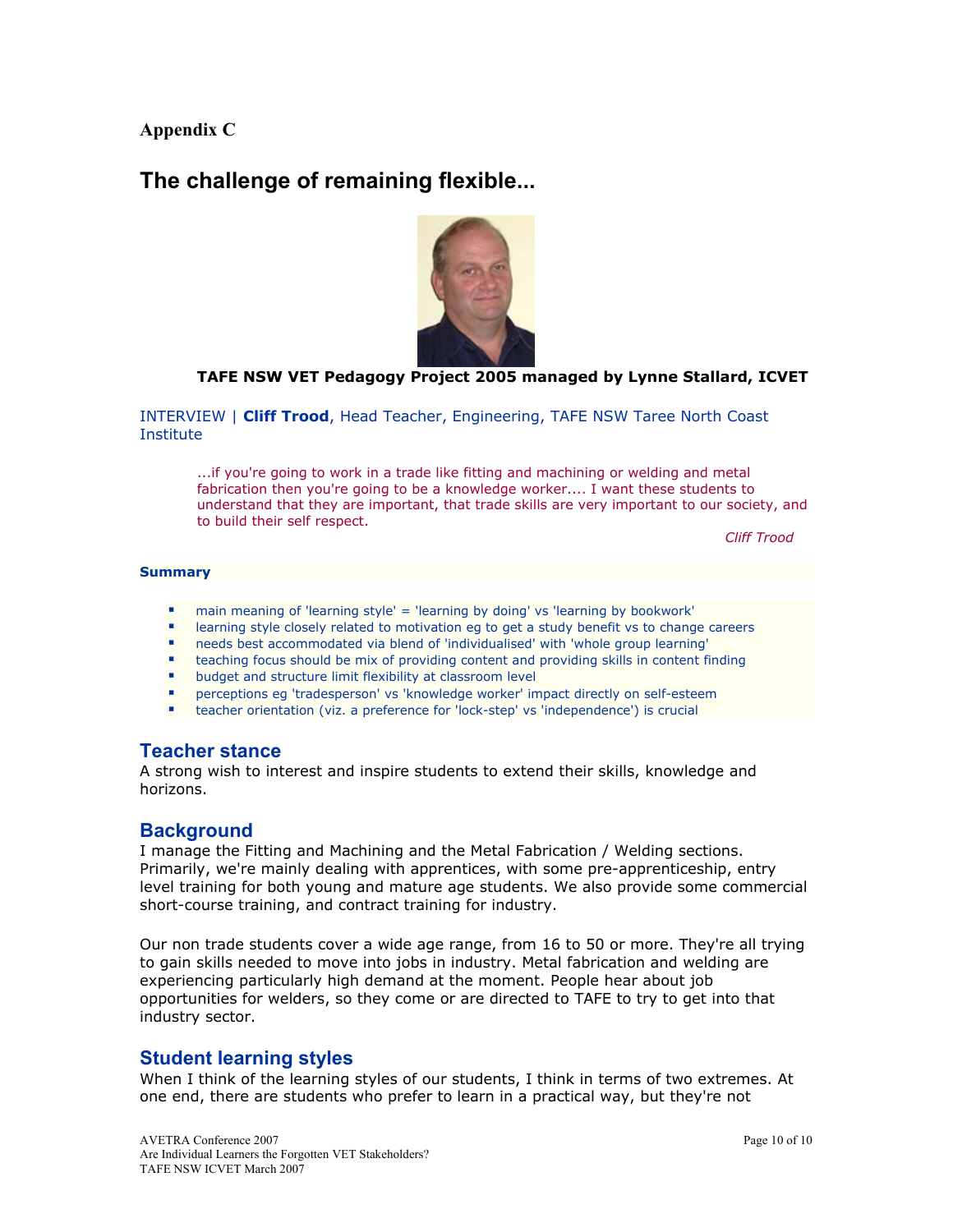interested in the bookwork. At the other, there are students who much prefer reading and theory, but don't like practical work. Our students fall somewhere between these extremes. Most of our students prefer practical learning, a few prefer theory learning. There is the occasional student who is equally comfortable learning through both theory and practical work with these students generally self motivated in their learning.

In recent times I have noticed a decline in the levels of literacy and numeracy in our apprentices. At the same time I'm noticing an overall shift within the students we deal with to a preference for learning through practical activity. Many of them haven't done too well at school, and they like getting out and doing things with their hands. A result of their poor school achievements is that we end up having to cover a lot of the math and literacy basics that they should have learned at school.

With regard to maths, because trade maths is focussed on the application of mathematical principles the students more easily link the theory with the practice and so are more motivated to learn.

## **Ways of responding to different styles**

In most classes, you'd get quite a mix of styles, from practical types to some booklearners'. But whether or not these differences are catered for is another issue.

In one section I manage, delivery is very much lock-step. That tends to reflect the preferences of the particular teachers involved. While I don't necessarily agree with this approach, it is what they are more comfortable with. They like to start and finish students in unison, to keep everyone going at the same pace. They expect students to fit in with this lock step approach.

As you can imagine, some students can get frustrated. The advanced ones don't like having to do something again and again, regardless of whether they've mastered the skill. And the slower students get frustrated because they may struggle to keep up.

In contrast, in another section the teachers try not to put less time barriers in their way. They want and encourage students to go as fast and work as hard as they like. From what I can see, students are a lot happier going at their own pace. If there is a group of students doing the same topic at the same time theory may be delivered to them as a group Of course there are also those students who have to be driven to make progress in a self paced environment who would perform better in the lock step model.

## **The limits to accommodating student preferences**

Of course, being as flexible as this with students presents lots of challenges. It can be tough on teachers.

Going back to 1994, when the section changed to more flexible delivery, they tried to be completely flexible, that is, flexible attendance, course structure and time to complete. Classes were very mixed. For example, it didn't matter what stage a student was at, they just turned up on their day of choice and worked away.

But now, more than a decade later, with diminished resources and support, the section has had to become less flexible. They now tend to hold students in groups but, within the groups, they're not all doing the same thing. With theory, it is usually covered in blocks of 2-3 hours per week, and the rest of the time, students work at their own pace. The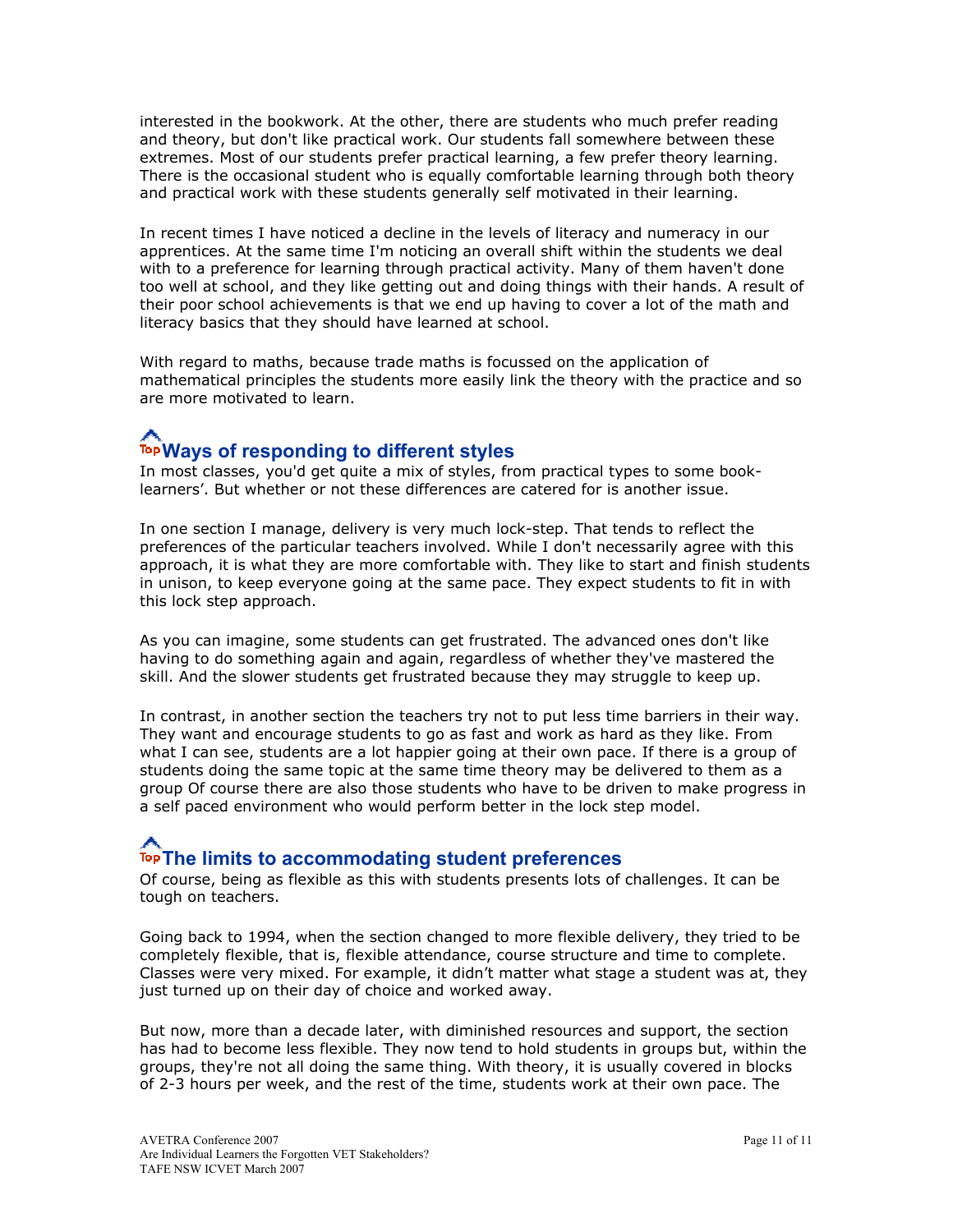teachers provide a lot of one-to-one support, regardless of where a student is up to or what they're working on.

This approach supports students who can learn on their own. Once they finish a module, they simply move on to the next one. They're not locked in to a required completion time. If their boss is happy, we'd encourage the more capable ones to do extra units, so they come out with much more knowledge and experience.

## **Resource support for flexible learning**

Providing a more flexible learning environment relies heavily on resources, far more than more traditional lock step approaches. Because motivated students are more active, preparing for these classes is difficult. Working across a broad range of topics, means students are likely to ask things which the teachers may not be able to answer straight away. Students see that the teachers don't know everything but know how to access information - in books, specifications, or the internet. This approach seems to encourage students to do the same. As the teachers keep telling them, you can't hold everything in your head, you just have to be able to know how to find the information.

When the section moved to flexible delivery, a lot of short 10 minute videos on skills practice were developed. These were off the cuff demonstrations that were videoed using lots of close-ups with the teacher explaining as in a demonstration. The videos are much better than class demonstrations, which can be hard to see and hear for all in a group. The video provides a one-on-one demonstration which is great for self-paced learning. If someone wants to accelerate, we can say 'go and have a look at that video—it tells you what to do'. Then after viewing the instructions and demonstration, they can go and do their work, returning if needed to the video for more instruction.

Available learning resources are not always suited to flexible learning. Most of the resources used here have been locally developed. They really need renewal, but we don't have the resources to do it. 'Local development' is great in principle, but you need sufficient resources to do it. And right now, we just don't have enough staff, time or money!

An issue here is the way the structure of TAFE impacts on resource development. With the competitive Institute structure, it's more difficult to network, to find out who has what resources. It can be done, but it's too time-consuming. The clustering of teaching areas together, to support resource development for the engineering trades, as is being suggested through MECAT, should improve things.

## **TOP The limits of flexibility**

I said earlier that flexible approaches at Taree started off in the '90s with an extremely flexible environment, but they've gradually become less flexible. In addition to resource constraints it was found that if students learn alone, there is little opportunity for group work and the exchange of ideas. The exchange of ideas and ways of doing enable a student to broaden their knowledge base and experiences.

In contrast to self paced flexible approaches, lock step classes, when you have everyone together in a classroom, the teacher can guide and direct students as a group. Everyone gets to hear and interact with the stories. You can use peer pressure to motivate students who are a bit slack or use the better students to mentor slower students. In a self-paced environment, it is more difficult to get that inter-student interaction !